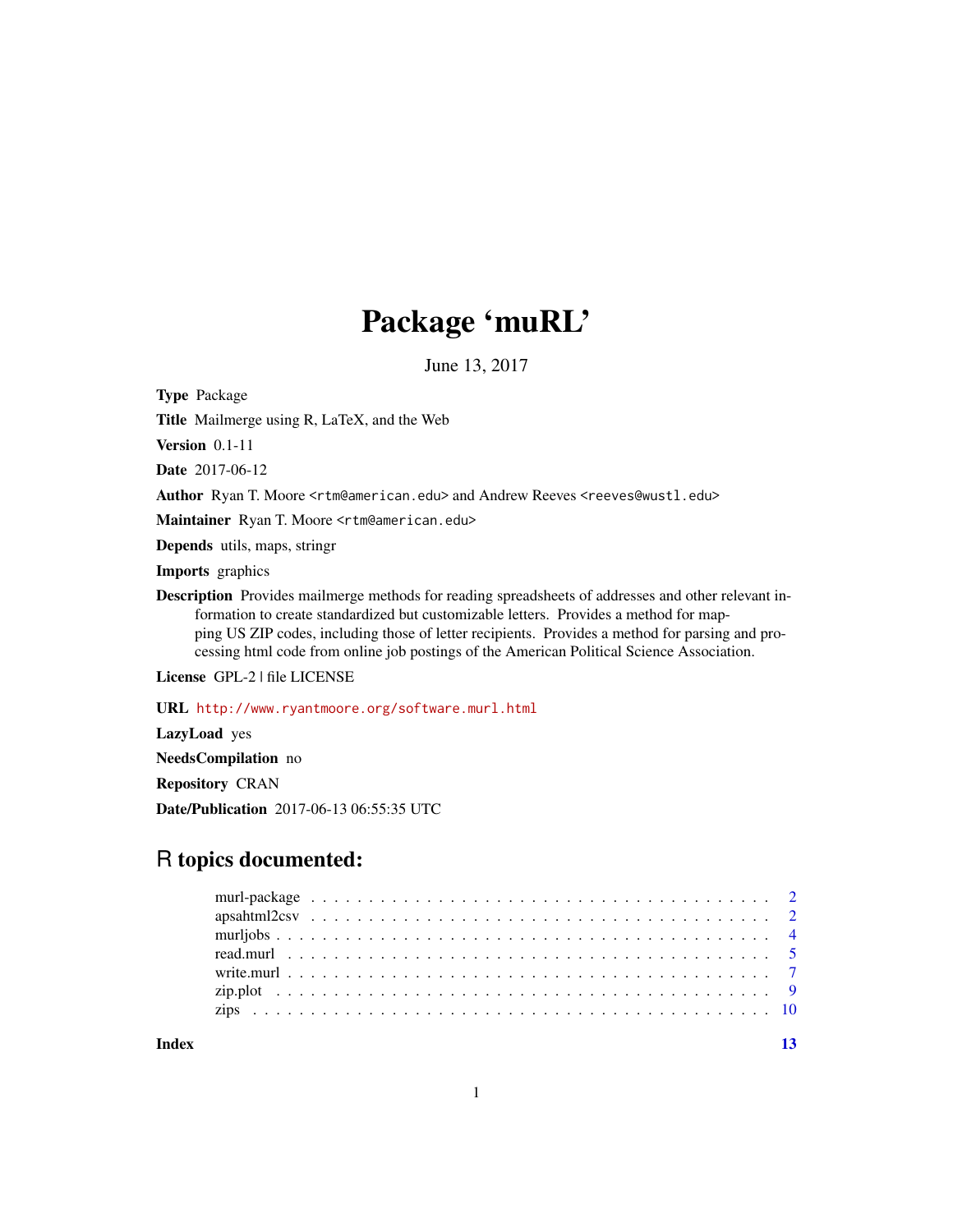<span id="page-1-0"></span>murl-package *Mailmerge methods for reading addresses, creating letters, and mapping US ZIP codes of recipients*

#### Description

Provides mailmerge methods for reading spreadsheets of addresses and other relevant information to create standardized but customizable letters. Provides a method to map US ZIP codes, including those of letter recipients. Provides a method for parsing and processing html code from online job postings of the American Political Science Association.

#### Details

| Package:  | muRL                                         |
|-----------|----------------------------------------------|
| Type:     | Package                                      |
| Version:  | $0.1 - 11$                                   |
| Date:     | 2017-06-12                                   |
| License:  | GPL version 2.0 or newer                     |
| URL:      | http://www.ryantmoore.org/software.murl.html |
| LazyLoad: | yes                                          |

#### Author(s)

Ryan T. Moore <rtm@american.edu> and Andrew Reeves <reeves@wustl.edu> Maintainer: Ryan T. Moore <rtm@american.edu>

apsahtml2csv *Read, parse, and write to a .csv file APSA eJobs html files*

#### Description

Reads American Political Science Association (APSA) "eJobs" html files, parses the content of these files into a format for muRL to read, and writes that content to a .csv file.

#### Usage

```
apsahtml2csv(directory, file.name, file.ext = ".htm", verbose = TRUE)
```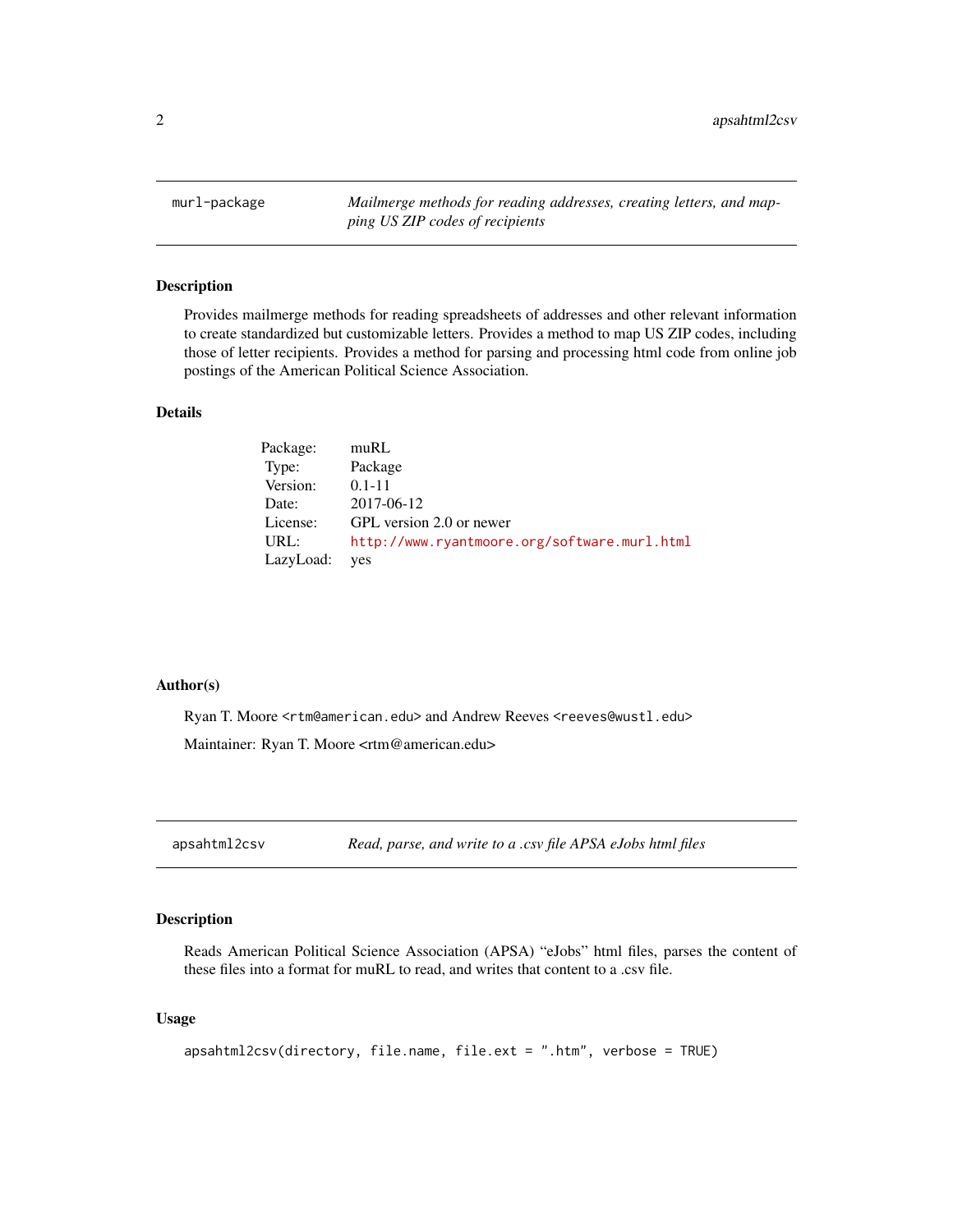#### <span id="page-2-0"></span>apsahtml2csv 3

#### Arguments

| directory | a character string specifying the directory to which a set of APSA job announce-<br>ment web pages have been downloaded. |
|-----------|--------------------------------------------------------------------------------------------------------------------------|
| file.name | a character string specifying the name of the file to which the data should be<br>written.                               |
| file.ext  | a character string specifying the extension of the files from which the data will<br>be harvested.                       |
| verbose   | a logical specifying whether the file name and current working directory should<br>be printed.                           |

#### Details

After logging in to eJobs, the job announcement site of the American Political Science Association (APSA), the user can search for and find the APSA web page announcing a single job listing. The user can download the html from several such pages (usually with a simple "Save As" command, depending on one's operating system). apsahtml2csv then parses the html code from these pages, and sorts and stores the relevant content. A .csv file is written containing this content.

If the user downloads the APSA webpages using a different (or no) file extension, that extension (or "") should be specified using the file.ext argument. Because apsahtml2csv uses the value of file.ext in a grep command, we strongly recommend that the directory specified by directory include only the downloaded webpages, and no other files or directories.

Institutions are inconsistent in how they enter the names of their jobs' contact representatives. Thus, some tweaking of the output of apsahtml2csv may be required in order to create a .csv file that can be seemlessly read by read.murl. Specifically, the user may have to take the single column of the output of apsahtml2csv called contact, and create columns called title, fname, and lname. Additionally, the user may have to adjust the position and subfield columns, and institutions may report these somewhat differently.

#### Value

An R dataframe is created and a .csv file is written. These include columns containing the APSA job listing ID number, the date the job advertisement was posted, the type of institution, the title and subfield of the position, the start date, salary, and region, the name of the institution and department, the name, address, city, state, ZIP code, and phone number of the individual to contact, the department or institution's web address, and a full paragraph description of the position.

The full paragraph description is stored in a column named desc. Due to the current parsing strategy, this field may include some excess characters from the APSA html page.

#### Author(s)

Ryan T. Moore <rtm@american.edu> and Andrew Reeves <reeves@wustl.edu>

#### See Also

[read.murl](#page-4-1)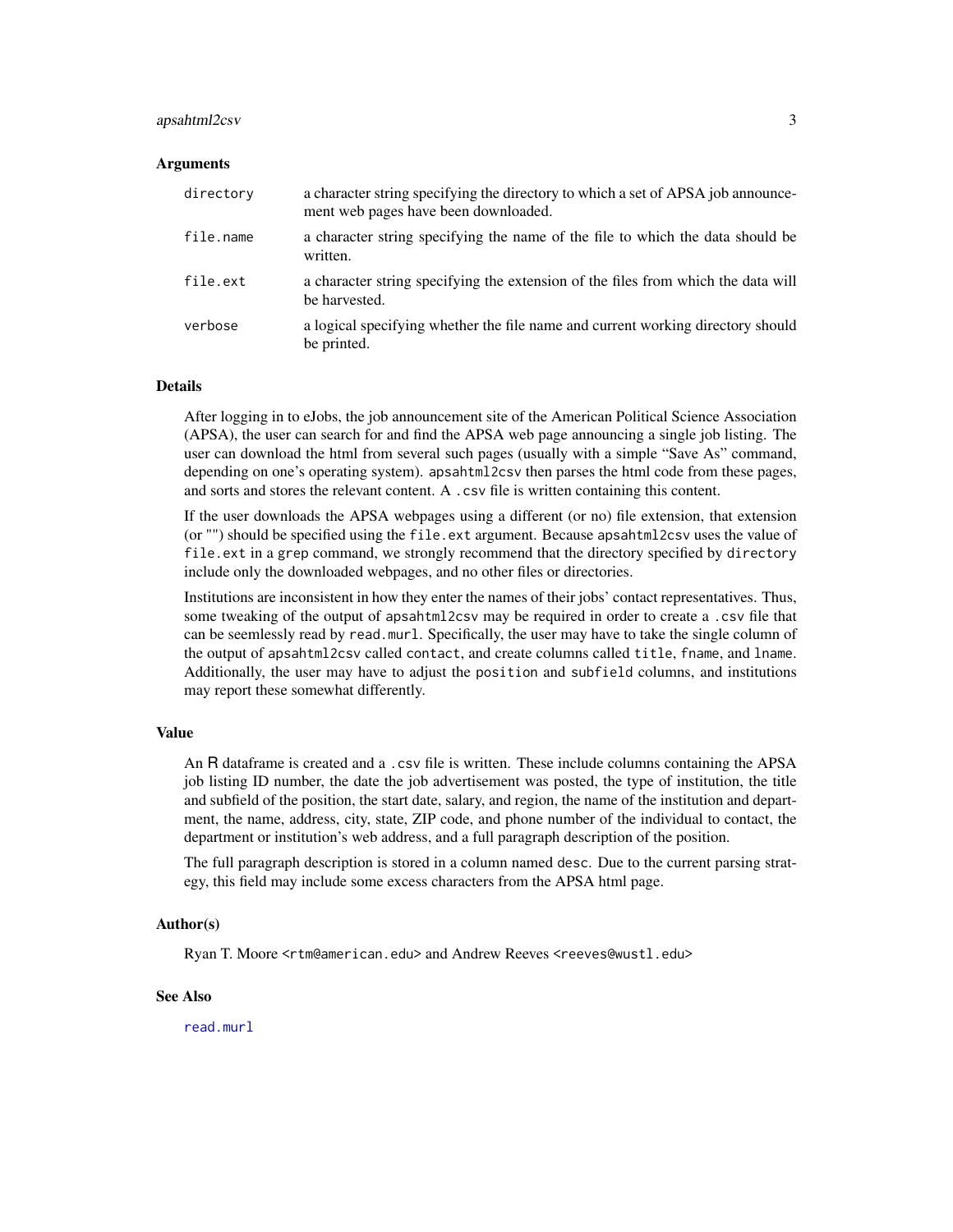#### <span id="page-3-0"></span>Description

This sample dataframe of recipient information and addresses includes columns with information required by the muRL package, as well as auxiliary columns with information related to a hypothetical mailmerge, but not required by muRL.

#### Usage

data(murljobs)

#### Format

A data frame with 8 observations on the following 15 variables.

- institution a factor containing sample institution names (with levels Christopher College, ..., University of State University).
- type an auxiliary factor for sorting sample entries (with level am).
- deadline an auxiliary factor containing sample deadlines (with levels 1/5/2010, 12/1/2009).
- title a factor containing sample recipient titles (with levels Dean, ..., Sargent).
- fname a factor containing sample recipient first names (with levels Frank, ..., Tim).
- lname a factor containing sample recipient last names (with levels Anderson, ..., Smithers).
- dept a factor containing sample recipient information (with levels Department of Political Science, Department of Politics).
- position a factor containing sample position titles (with levels assistant professor, . . . , postdoctoral associate).
- subfield a factor containing sample recipient information (with levels American politics, ..., Governance Studies).
- address1 a factor containing sample recipient address first lines (with level Graduate Admissions Committee).
- address2 a factor containing sample recipient address second lines (with levels 11 Smith Rd., ..., Dept of Political Science).
- address3 a factor containing sample recipient address third lines (with levels 123 Main St, ..., Dept of Rock Music).
- city a factor containing sample recipient cities (with levels Allentown, . . . , Topeka).
- state a factor containing sample recipient states or provinces (with levels CA, ..., WY).
- zip a numeric vector containing sample recipient ZIP codes.

#### Source

Created by package authors.

#### Examples

data(murljobs)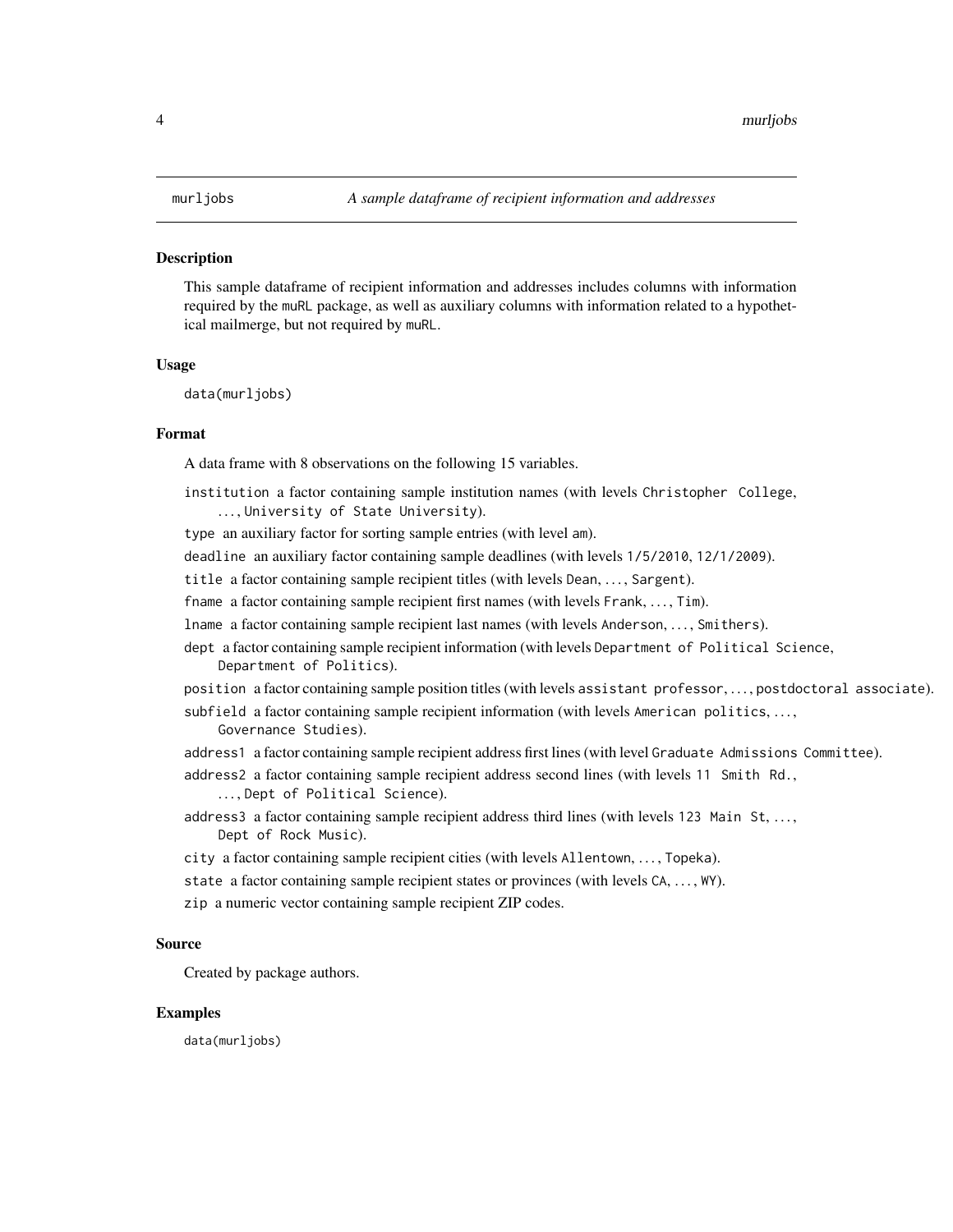<span id="page-4-1"></span><span id="page-4-0"></span>

### Description

Reads a .csv file or R dataframe of letter recipients, processes the column names for write.murl, checks whether United States ZIP codes conform to standard formats, and reports potential problems to the user.

#### Usage

```
read.murl(file = "murljobs.csv", header = TRUE, stringsAsFactors =
FALSE, field.title = "title", field.fname = "fname", field.lname =
"lname", fields.address = "address", field.city = "city",
field.state = "state", field.zip = "zipcode", field.position =
"position", field.subfield = "subfield", field.dept = "dept",
field.institution = "institution", colClasses = c("character"), ...)
```
#### Arguments

| file             | the name of a .csv file or R dataframe.                                                                                                                                                                                   |
|------------------|---------------------------------------------------------------------------------------------------------------------------------------------------------------------------------------------------------------------------|
| header           | a logical for whether the first row of the input file or dataframe is a header row.                                                                                                                                       |
| stringsAsFactors |                                                                                                                                                                                                                           |
|                  | a logical for whether character strings should be stored as factors with levels.                                                                                                                                          |
| field.title      | a character string giving the name of the column containing recipients' titles<br>(such as "Doctor", "Mrs.", etc.).                                                                                                       |
| field.fname      | a character string giving the name of the column containing recipients' first<br>names.                                                                                                                                   |
| field.lname      | a character string giving the name of the column containing recipients' last<br>names.                                                                                                                                    |
| fields.address   | a character string common to the name(s) of the column(s) containing recipients'<br>street mailing address information. Each column will be printed as its own row<br>in the mailing address. See Details below for more. |
| field.city       | a character string giving the name of the column containing recipients' cities.                                                                                                                                           |
| field.state      | a character string giving the name of the column containing recipients' states or<br>provinces.                                                                                                                           |
| field.zip        | a character string giving the name of the column containing recipients' United<br>States ZIP or other postal codes.                                                                                                       |
|                  | field position a character string giving the name of the column containing recipient-specific<br>information, such as the specific position for which one is applying.                                                    |
| field.subfield   | a character string giving the name of the column containing recipient-specific<br>information, such as the specific subfield for which one is applying.                                                                   |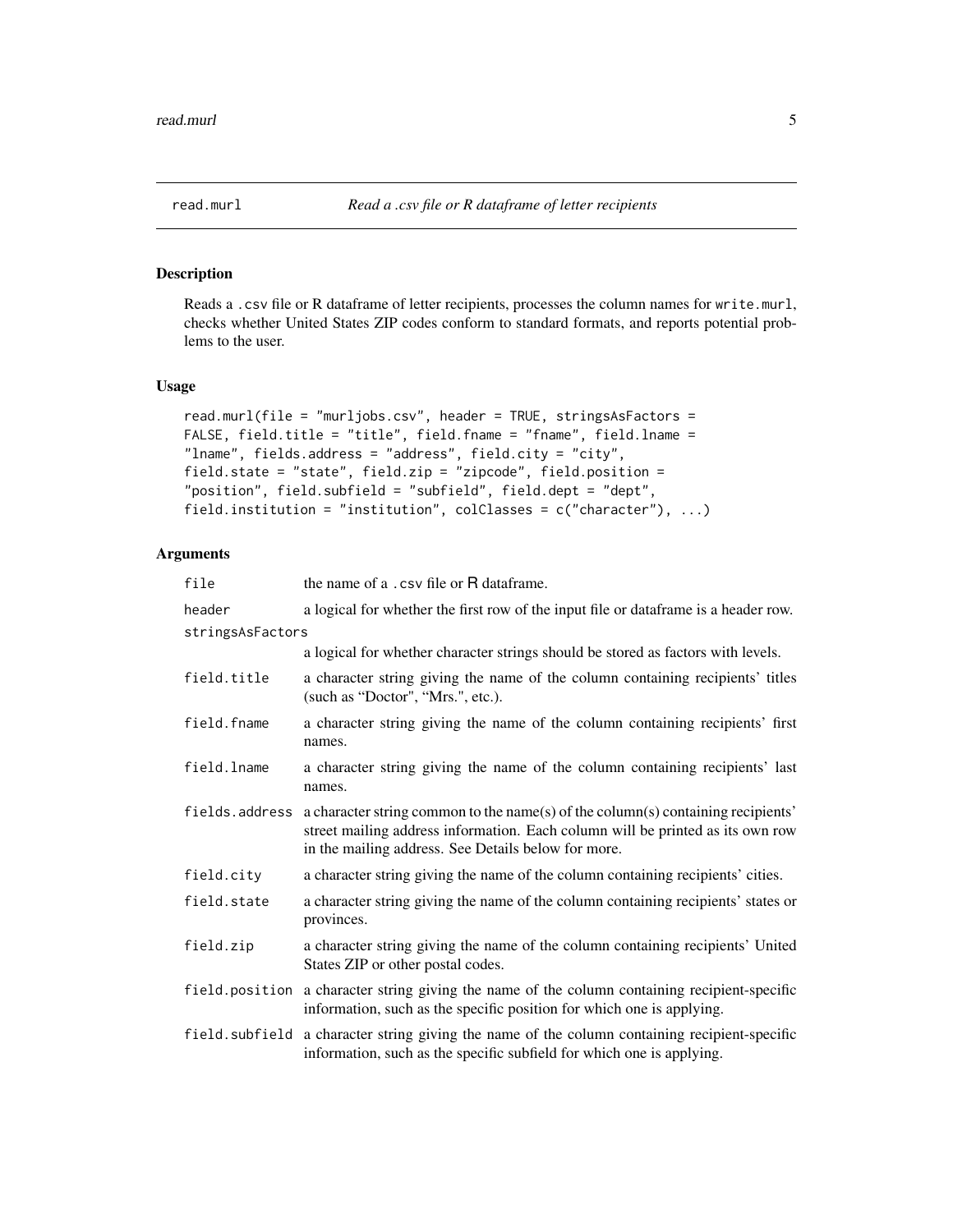<span id="page-5-0"></span>

| field.dept        | a character string giving the name of the column containing additional infor-<br>mation, such as the specific department offering the position for which one is<br>applying. |
|-------------------|------------------------------------------------------------------------------------------------------------------------------------------------------------------------------|
| field.institution |                                                                                                                                                                              |
|                   | a character string giving the name of the column containing additional informa-<br>tion, such as the institution offering the position for which one is applying.            |
| colClasses        | a vector of character strings indicating the class of each column. Using c("character")<br>ensures leading zeros in, for example, ZIP codes will be preserved.               |
| $\cdot$           | other arguments to pass to read.csv() if the input file is a .csv file.                                                                                                      |

#### Details

Recipients' addresses are formatted for mailing as follows. The first row contains the contents of the fields defined by field.title, field.fname, and field.lname. Each of the fields defined by fields.address is formatted as a unique row. The last row contains the contents of the fields defined by field.city, field.state, and field.zip.

fields.address specifies the string common to the names of the columns containing the recipients' street addresses. For example, if the user's file has the street address in columns named addr1,  $addr2, ..., then the user should set fields.address = "addr".$ 

If the input file is an R dataframe, then the argument ... is ignored.

#### Value

An R dataframe containing the relevant information for creating a set of standardized but customizable letters to be mailed.

#### Author(s)

Ryan T. Moore <rtm@american.edu> and Andrew Reeves <reeves@wustl.edu>

#### See Also

[write.murl](#page-6-1), [zip.plot](#page-8-1)

#### Examples

```
## Specify path to .csv database of sample addresses
fpath <- system.file("extdata", "murljobs.csv", package = "muRL")
```
murljobs <- read.murl(fpath)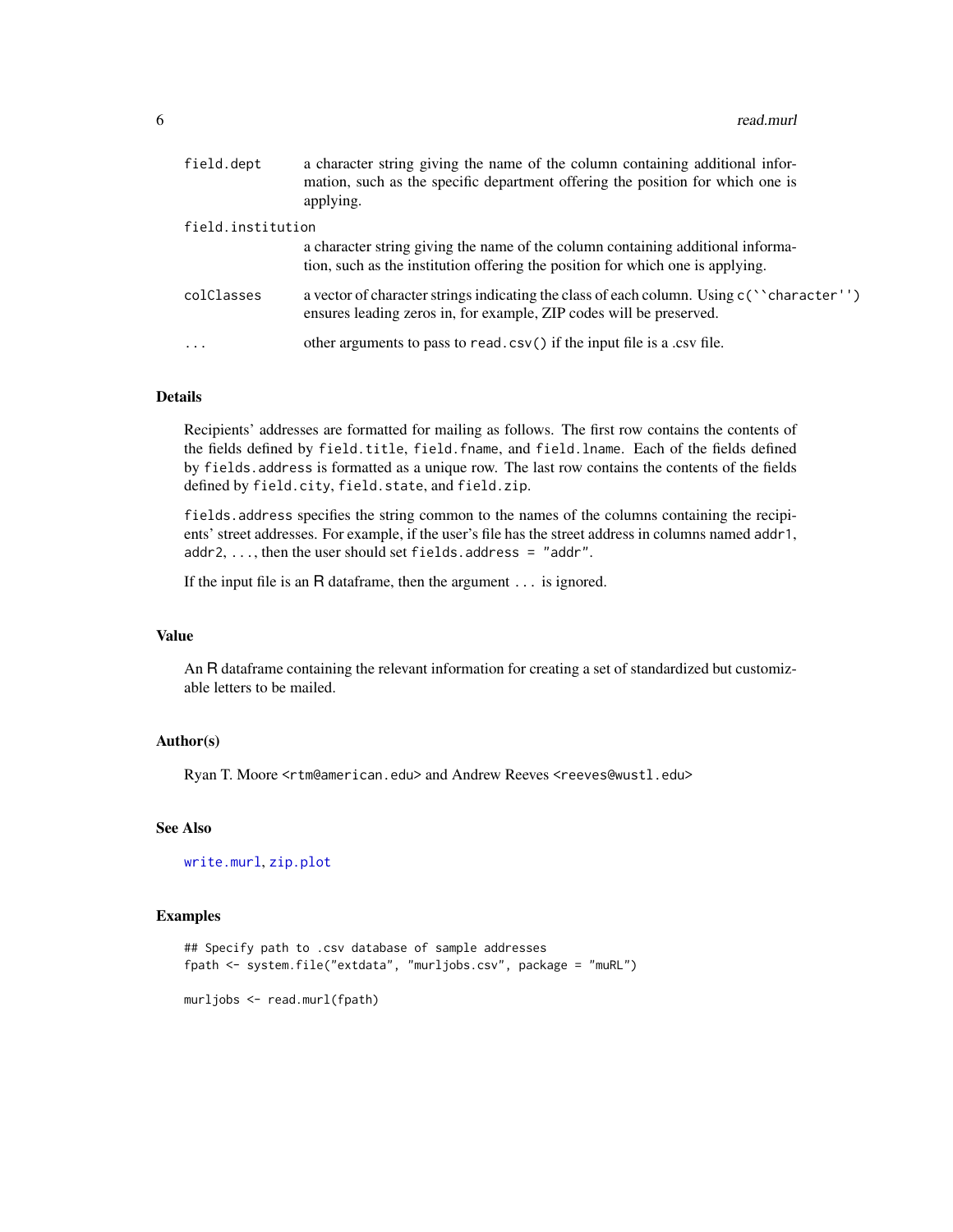<span id="page-6-1"></span><span id="page-6-0"></span>

### Description

Reads an R dataframe of letter recipient- and position-specific data, such as the output of read.murl. Creates a .tex file of the relevant data and LaTeX code, which can then be processed directly by pdflatex, for example.

#### Usage

```
write.murl(object, file.name = "mailmerge.tex", salutation = "Dear",
sal.punct = ":", address.string = "123 Venus Flytrap Way\\\\Cincinnati,
OH 45201\\\\ \\texttt{jfever@wkrp.edu}\\\\
\\texttt{http://www.wkrp.edu/jfever}\\\\513-555-5664",
date = "\\today", letter.file = NULL, letter.text = NULL, valediction = "Sincerely,",
signature = "Johnny Fever", opening = "", include.opening = FALSE, verbose = TRUE)
```
#### Arguments

| object          | a dataframe of mailmerge data, such as an output from read.murl().                                                                                                 |
|-----------------|--------------------------------------------------------------------------------------------------------------------------------------------------------------------|
| file.name       | a character string specifying the file name (and optionally, path) for the output<br>tex file. See Details below for more.                                         |
| salutation      | a character string specifying the salutation to be used in the letters.                                                                                            |
| sal.punct       | a character string specifying the punctuation to be used at the end of the saluta-<br>tion.                                                                        |
| address.string  | a character string specifying the return address to be used in the letters. Note<br>that two slashes $(\setminus)$ should be used for every one usual LaTeX slash. |
| date            | an optional character string specifying the date. Defaults to the current date.                                                                                    |
| letter.file     | an optional character string specifying a file containing the body text of the<br>letters. See Details below for more.                                             |
| letter.text     | an optional character string containing the body text of the letters. See Details<br>below for more.                                                               |
| valediction     | a character string specifying the valediction to be used in the letters.                                                                                           |
| signature       | a character string specifying the signature to be used in the letters.                                                                                             |
| opening         | a character string specifying the opening line to be used in the letters. See Details<br>below for more.                                                           |
| include.opening |                                                                                                                                                                    |
|                 | a logical indicating whether an opening, customized line is to be used in the<br>letters. See Details below for more.                                              |
| verbose         | a logical indicating whether the file name and the current working directory<br>should be printed after the file has been created.                                 |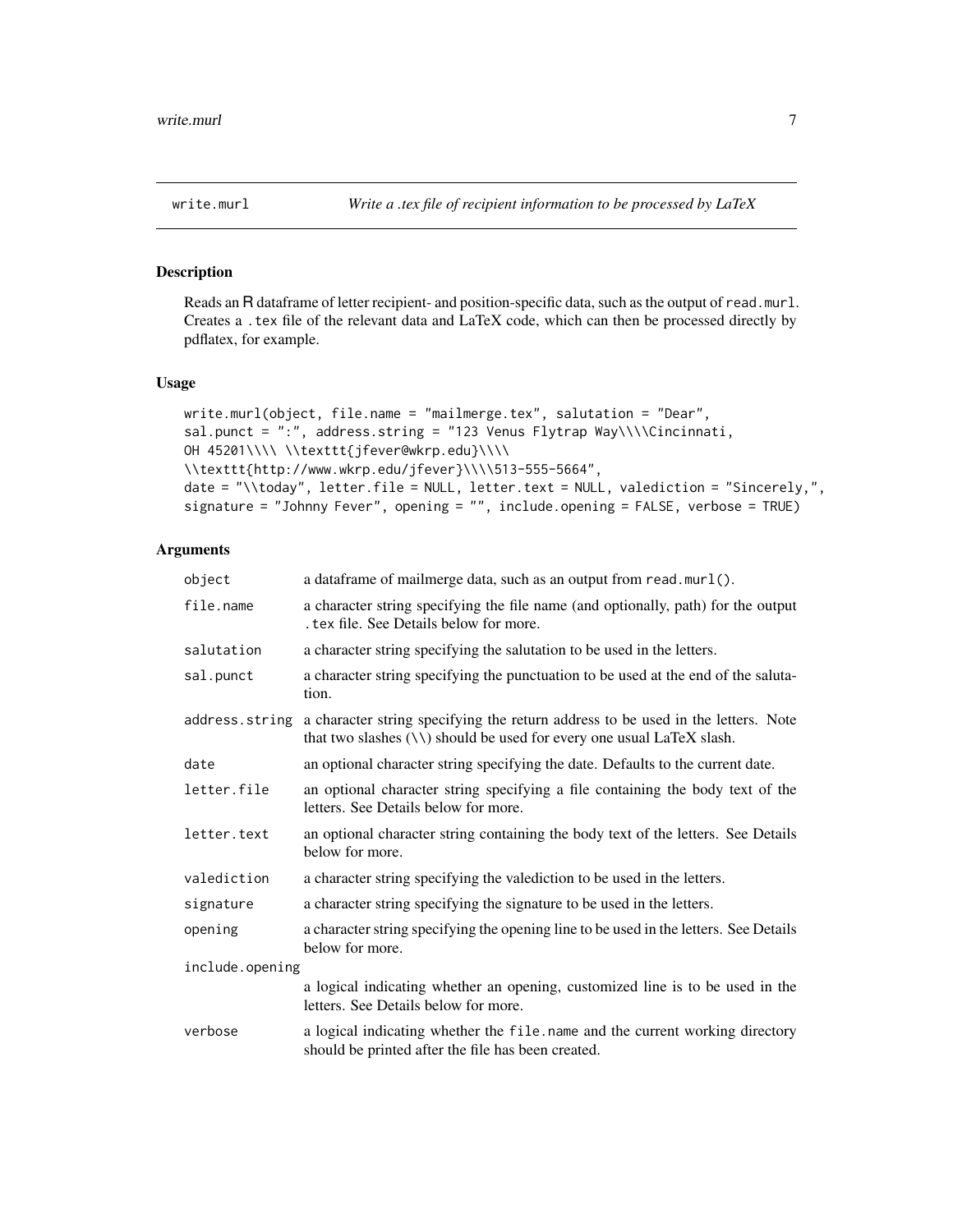#### <span id="page-7-0"></span>Details

The dataframe used by write.murl should include columns for recipients' titles, first names, last names, addresses, cities, states, and ZIP codes, as well as information specific to the position for which the letter is in application. write.murl is intended to operate on the output of read.murl, and thus requires that the column names for the fields above be "title", "fname", "lname", "address1" (and "address2", etc.), "city", "state", "zip", "position", "subfield", "dept", and "institution". These field names are automatically created by read.murl.

The user may define the main body text of the letter in at least three ways. First, write.murl includes some sample text by default. The user could simply edit this text in the . tex file created by write.murl. Second, the user could write the body text in a separate file (such as a .txt file) and specify that file's name using the letter. file argument. Third, the user could define the entire body text as a string passed to the letter. text argument.

If both letter.file and letter.text are specified, write.murl appends the value of letter.string below the contents of the file specified by letter.file.

The opening line specified by argument opening should be of a grammatical form consistent with "I write to apply for the position in". This phrase will then be followed by customized input, using the fields "position", "subfield", "dept", and "institution", as in the example in Value below. To omit such a customized opening line, set the include.opening toggle to FALSE (the default). The example in Value below, and thus each letter, will include only the content defined in the LaTeXdefined "body".

#### Value

A .tex file of LaTeX code and recipient-specific content, to be processed directly by LaTeX. Using the included murljobs.csv sample data, the .tex file created by write.murl includes for each position one code snippet that looks like the following:

```
\begin{letter}
{Dr. Richard Sanders\\Graduate Admissions Committee\\123 Hello Way\\Frederick MD 21701}
\opening{Dear Dr. Sanders:}
\body
\closing{Sincerely,}
\end{letter}
```
#### Author(s)

Ryan T. Moore <rtm@american.edu> and Andrew Reeves <reeves@wustl.edu>

#### See Also

[read.murl](#page-4-1)

#### Examples

data(murljobs)

## Create mailmerge.tex required for LaTeX import write.murl(murljobs)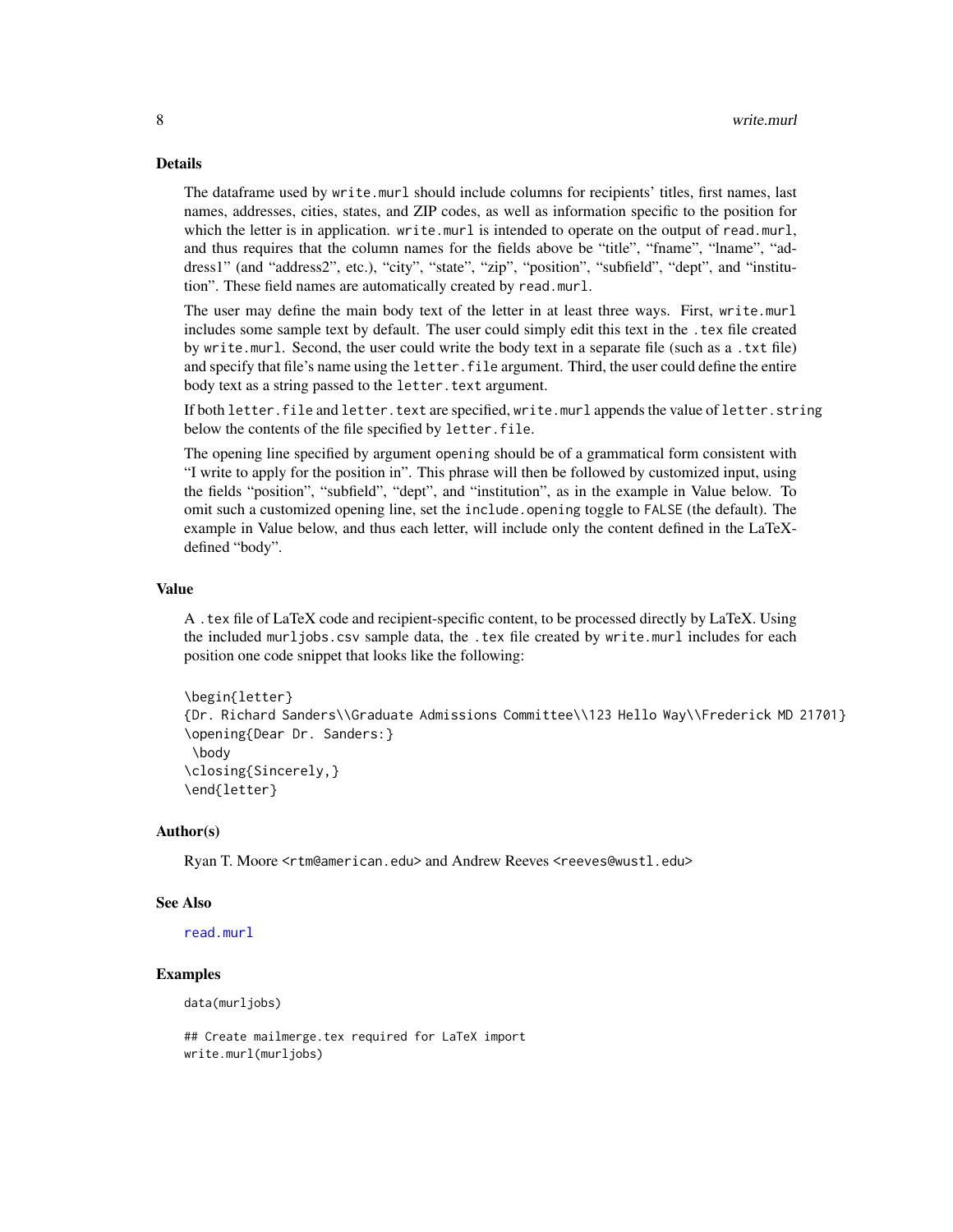```
## Specify a file containing the letters' body text
## write.murl(murljobs, letter.file = "mybodytext.txt")
## Specify a string containing the letters' body text
write.murl(murljobs, letter.text = "This is the whole body of my letters.")
## Specify salutation, valediction options (overwrites previous mailmerge.tex)
write.murl(murljobs, file.name = "mailmerge.tex", salutation = "Greetings",
     sal.punct = ",", valediction = "Truly Yours,", include.opening = FALSE)
## Specify opening line also (overwrites previous mailmerge.tex)
write.murl(murljobs, file.name = "mailmerge.tex", salutation = "Greetings",
     sal.punct = ",", valediction = "Truly Yours,",
     opening = "I am applying for the job in", include.opening = TRUE)
```
zip.plot *Plot US ZIP codes, including locations of letter recipients.*

#### **Description**

Using United States ZIP codes, plots on a map the location of letter recipients. State or county boundaries may be displayed.

#### Usage

```
zip.plot(data, zip.file = system.file("extdata", "zips.tab", package =
"muRL"), map.type = "state", cex = 1, col = "black", pch = 20,
jitter.factor = NULL, ...
```
#### Arguments

| data          | a dataframe with ZIP codes in a column named 'zip', such as the output of<br>read.murl.                                                                                                |
|---------------|----------------------------------------------------------------------------------------------------------------------------------------------------------------------------------------|
| zip.file      | a character string naming a . tab file with the columns for the latitude and lon-<br>gitude of ZIP codes, such as 'zips.tab' provided in the murl package (the<br>default).            |
| map.type      | the type of map for map() from the maps library to create. See Details for more.                                                                                                       |
| cex           | a numerical value giving the amount by which plotting text and symbols should<br>be magnified relative to the default. Accepts, for example, a vector of values<br>which are recycled. |
| col           | a specification for the plotting color.                                                                                                                                                |
| pch           | the plotting character for map() from the maps library to use.                                                                                                                         |
| jitter.factor | a numeric specifying by how much points should be jittered before plotting. See<br>Details below for more.                                                                             |
| $\ddotsc$     | other arguments to pass to map() from the maps library. See Details below for<br>more.                                                                                                 |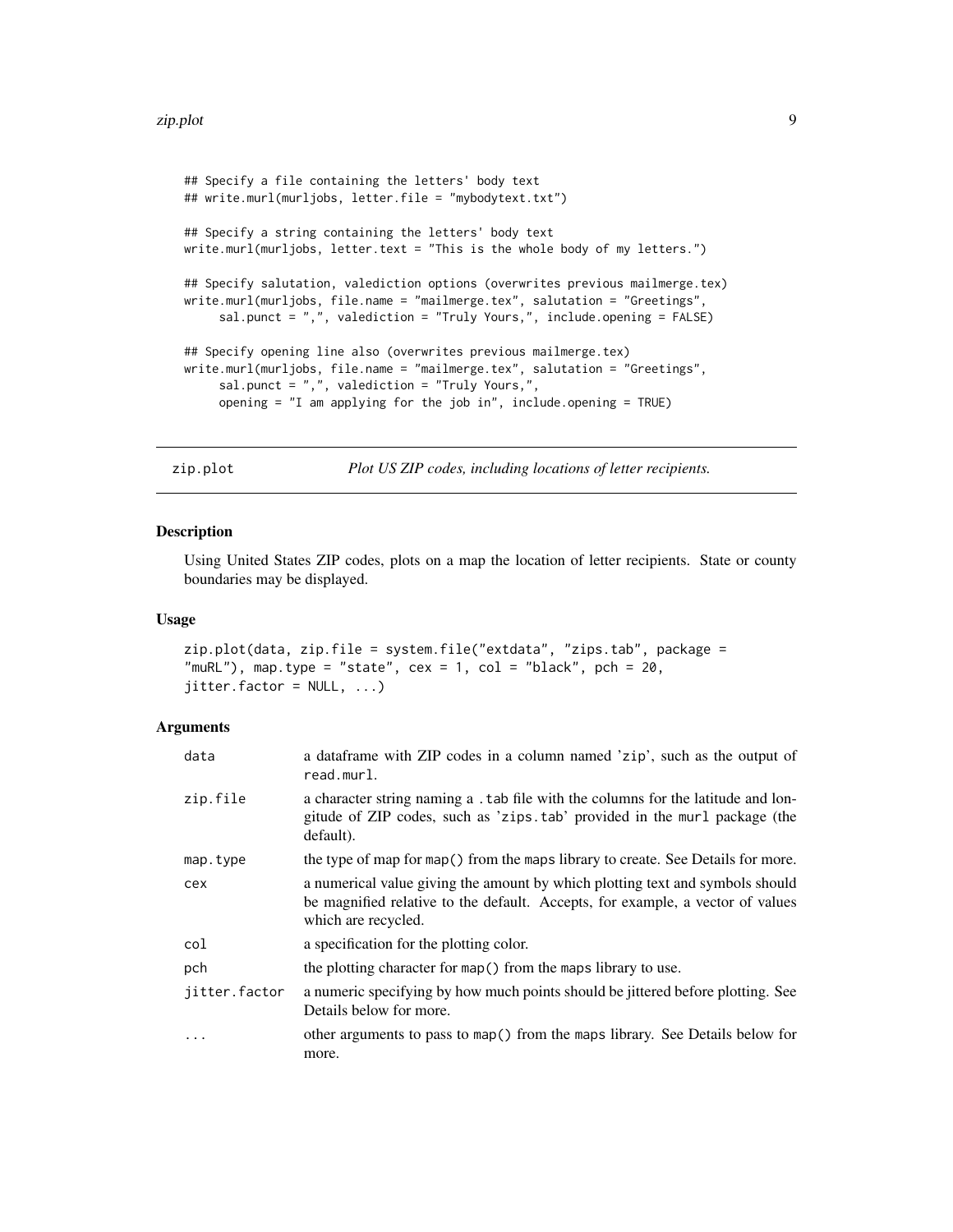#### <span id="page-9-0"></span>Details

map.type can be any valid map from the maps package. For plotting the location of United States ZIP codes, usa, state, or county should be used.

See help(par) for more details on cex, col, and pch.

See help(jitter) for more details on jitter.factor. zip.plot jitters latitude and longitude separately using the same factor.

To plot only a region within the selected map.type, include the map argument region = . For example, zip.plot(..., region = ``Maryland'') would plot only the recipients with ZIP codes in the US state of Maryland.

#### Note

zip.plot calls the map function in the maps package. The map function places an object called stateMapEnv in the user's workspace.

#### Author(s)

Ryan T. Moore <rtm@american.edu> and Andrew Reeves <reeves@wustl.edu>

#### See Also

[read.murl](#page-4-1), [zips](#page-9-1)

#### Examples

## Call murl object of sample addresses data(murljobs) zip.plot(murljobs)

```
## Read .csv to murl object
murljobs <- read.murl(system.file("extdata", "murljobs.csv", package = "muRL"))
## Specify US state to map
zip.plot(murljobs, map.type = "state", region = "maryland")
```
<span id="page-9-1"></span>

zips *A .tab file of US ZIP code data for mapping recipients*

#### **Description**

A .tab file of United States ZIP code data for mapping recipients. Called by zip.plot to match ZIP codes from letters to latitude and longitude coordinates, and then plot latitudes and longitudes on a user-selected map type.

#### Usage

data(zips)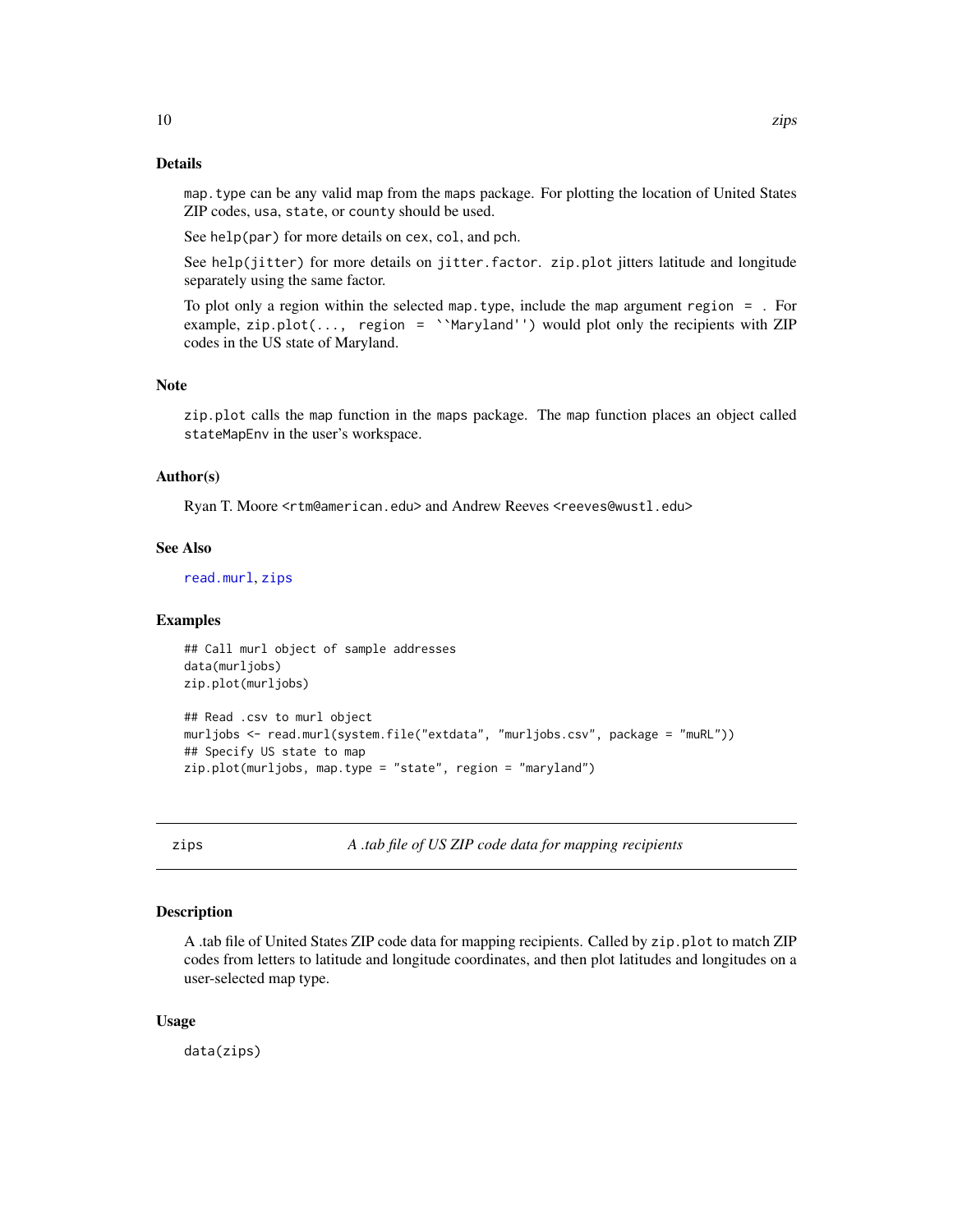#### Format

A data frame with 33309 observations on 4 variables.

- state a factor containing state and territory abbreviations (with levels AK, AL, . . . , WY).
- zip a factor containing three-digit, four-digit, five-digit, and three-digit-plus-wildcard formatted ZIP codes (with 33188 levels).
- lat a numeric vector of latitude coordinates.
- lon a numeric vector of longitude coordinates.

#### Details

A few ZIP codes span more than one state, and thus appear more than once in zips. See the Examples below for hints on extracting latitude and longitude.

#### **Note**

Not all US ZIP codes are currently included in this file. If you have a ZIP code you would like included for plotting, please email the package maintainer with the following four pieces of information: the state in which the ZIP code is located, the ZIP code itself, the latitude of the ZIP code to six decimal places (such as 38.643248), and the longitude of the ZIP code to six decimal places (such as -75.611025). Please also provide the city and any other information required to verify the latitude and longitude for inclusion.

#### Source

The original file upon which zips.tab is based is available at http://www.census.gov/ tiger/tms/gazetteer/zcta5.tx which is linked from http://www.census.gov/ geo/www/gazetteer/places2k.html. The US Census Bureau's Geography Division produced these documents. A few additions to the originals have been made. See the muRL CHANGELOG for details.

#### References

Further information about ZIP Code Tabulation Areas (ZCTAs) is available at

http://www.census.gov/geo/ZCTA/zcta.html.

#### Examples

data(zips)

```
summary(zips$lat)
summary(zips$lon)
## Extracting latitude and longitude.
## Create a sample survey data frame with an ID variable,
## respondent ZIP code, state, and survey response:
svy1 <- data.frame(id = c(1,2,3,4), zip = c("10001", "10001", "63130", "380HH"),
          state = c("NY", "NY", "MO", "AR"), resp = <math>c(1,2,1,5)</math>)svy1
## Since ZIP 380HH spans three states, all are included:
```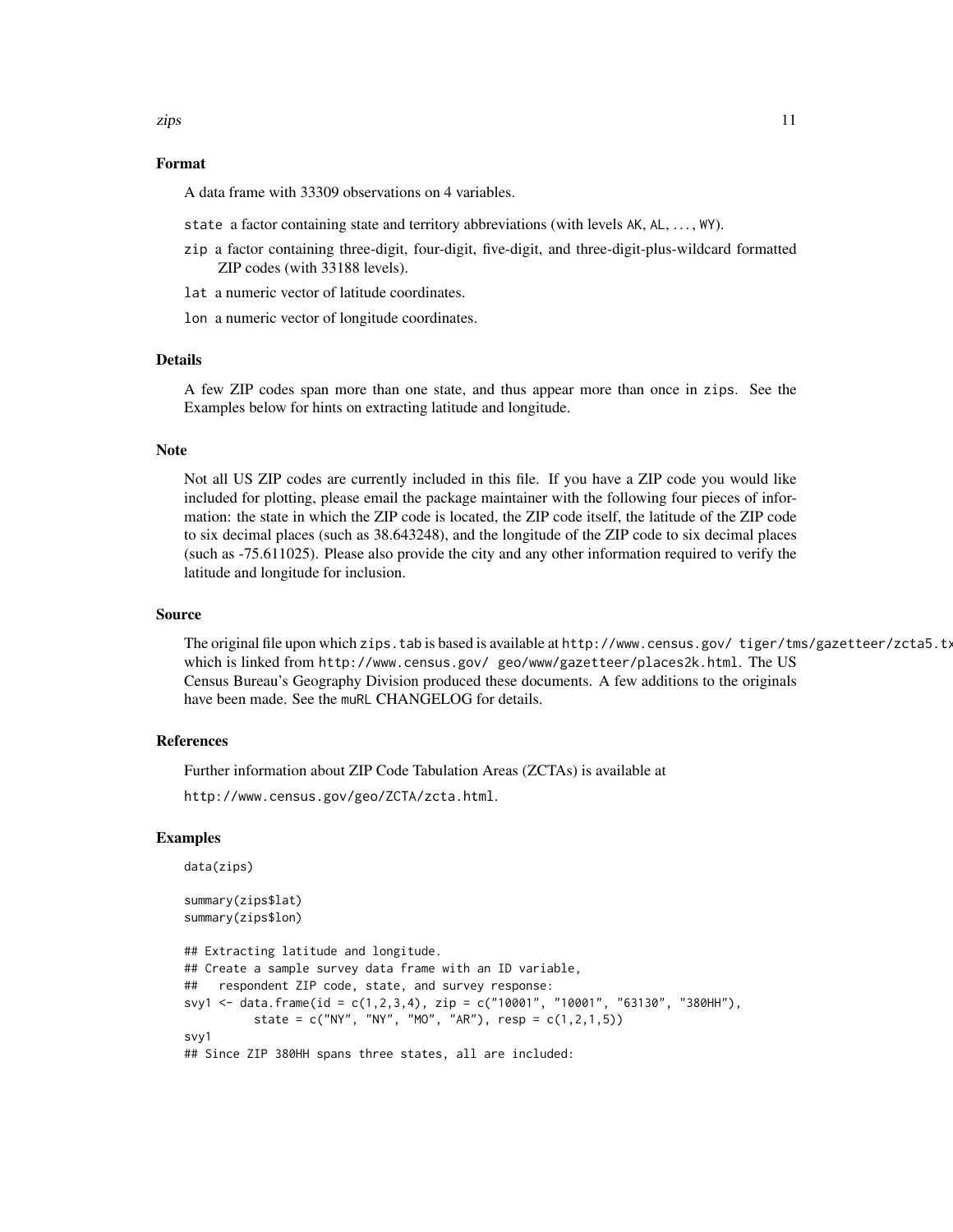```
svy2 <- merge(svy1, zips, by = "zip", all.x = TRUE)
svy2
## Merging by ZIP and state omits the duplicate 380HH entries:
svy3 <- merge(svy1, zips, by = c("zip", "state"), all.x = TRUE)
svy3
```